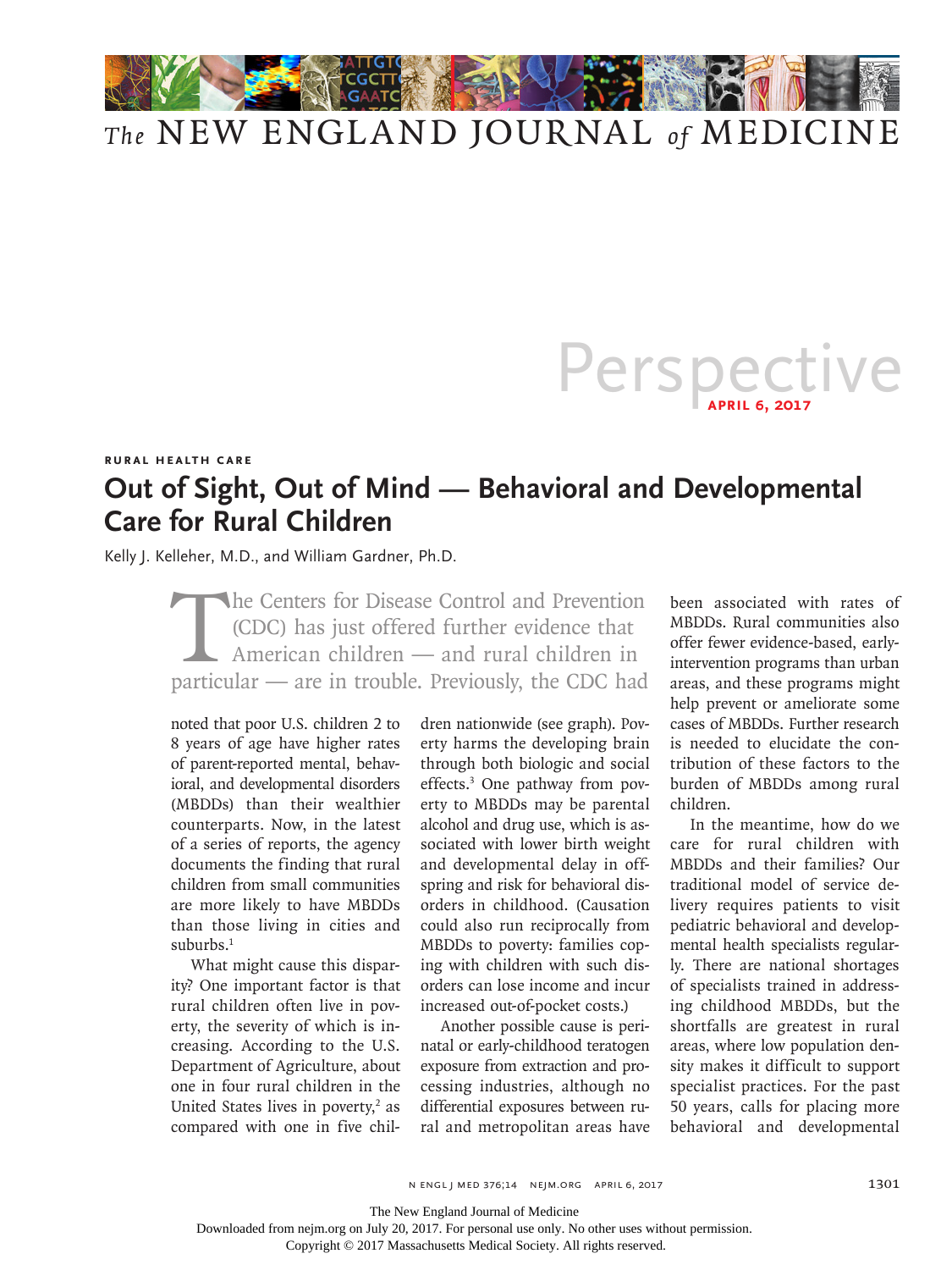

**Estimated Rates of Child Poverty in the United States, 1990–2014.**

Poverty status is based on family money income in the prior calendar year, as measured by the Current Population Survey's Annual Social and Economic Supplement.

health care providers in rural areas have failed. Long travel distances keep rural families from making routine visits to specialists even if they can find one, so not surprisingly, attrition rates for behavioral and developmental health services are high among rural patients. Continued reliance on traditional delivery systems will clearly mean continued lack of access for rural children and families.

So how can we do a better job delivering care to rural children with MBDDs? Our view extends that of Robinson et al.<sup>1</sup> We believe that rural communities should partner with agencies that operate in alternative settings, use telehealth services, and employ primary care and alternative providers to coordinate care and deliver low-intensity interventions.

It's possible to deliver behavioral and developmental health care in settings other than medical offices. School-based services are attractive because rural schools are often used as community activity centers, and the concentration of students makes them efficient access points. Schoolbased health centers that offer comprehensive behavioral health services can coordinate with primary care providers, school transportation systems, and (with appropriate consent) teachers and other health professionals to improve billing, electronic record sharing, assessments, and communication. Resource-poor rural towns have little money for such activities, but costs may be reduced if regional health care provider networks and accountable care organizations use low-overhead settings such as schools.

Federally qualified health centers (FQHCs) also offer advantages in providing mental health services in rural areas. They may use the National Health Service Corps Loan Repayment program to recruit professionals, participate in telehealth programs for mental health, and use internal or externally contracted providers to meet federal requirements for adding mental health services. FQHCs are often the only providers in a rural area, and their recent growth suggests that their financial model may work well for rural communities.

Telehealth services enable behavioral and developmental health specialists to deliver care in underserved areas. Unfortunately, shortages of these specialists even in many urban areas mean that synchronous telehealth care can solve only a portion of rural access problems. In contrast, psychoeducation, group sessions, and online therapies (e.g., online cognitive behavioral therapy) can provide

n engl j med 376;14 nejm.org April 6, 2017

The New England Journal of Medicine

Downloaded from nejm.org on July 20, 2017. For personal use only. No other uses without permission.

Copyright © 2017 Massachusetts Medical Society. All rights reserved.